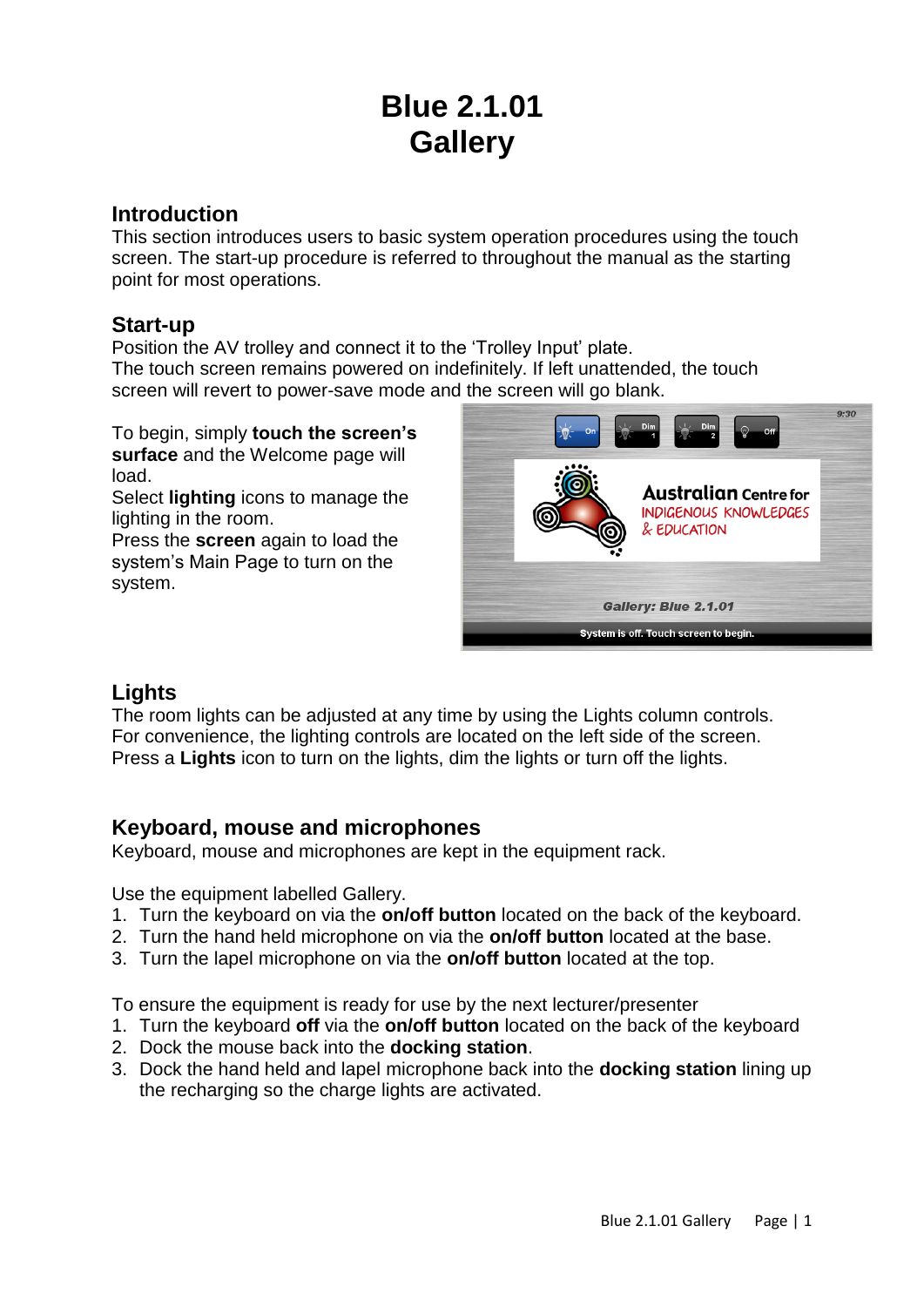# **Presentations – Selecting and Operating Sources**

## **Personal Computer (PC) Presentation**

The audio-visual system is equipped to display computer presentations from the PC in the equipment rack.

#### **PC Presentation Procedure**

Select the **PC** icon from the Source Selection row.



## **Laptop Presentation**

The audio-visual system is equipped

to display computer presentations from a connected laptop. An input supports video and stereo audio using an HDMI cable.

#### **Connecting a Laptop**

- 1. Connect a laptop to the **Trolley** port using an HDMI cable.
- 2. Turn **on** the laptop.

3. Configure the laptop to direct the video image to an **external video display**.

Switching to an external display is usually done using one of the Function keys (E.g. Function + F3 or F5). Consult the laptop's help files for more information.

#### **Laptop Presentation Procedure**

1. Select the **Laptops** icon from the Source Selection row.



## **TV Presentation**

The audio-visual system features free-to-air digital television.

#### **TV Presentation Procedure**

1. Select the **TV** icon from the Source Selection row.

2. Select a **Channel** from the keypad.

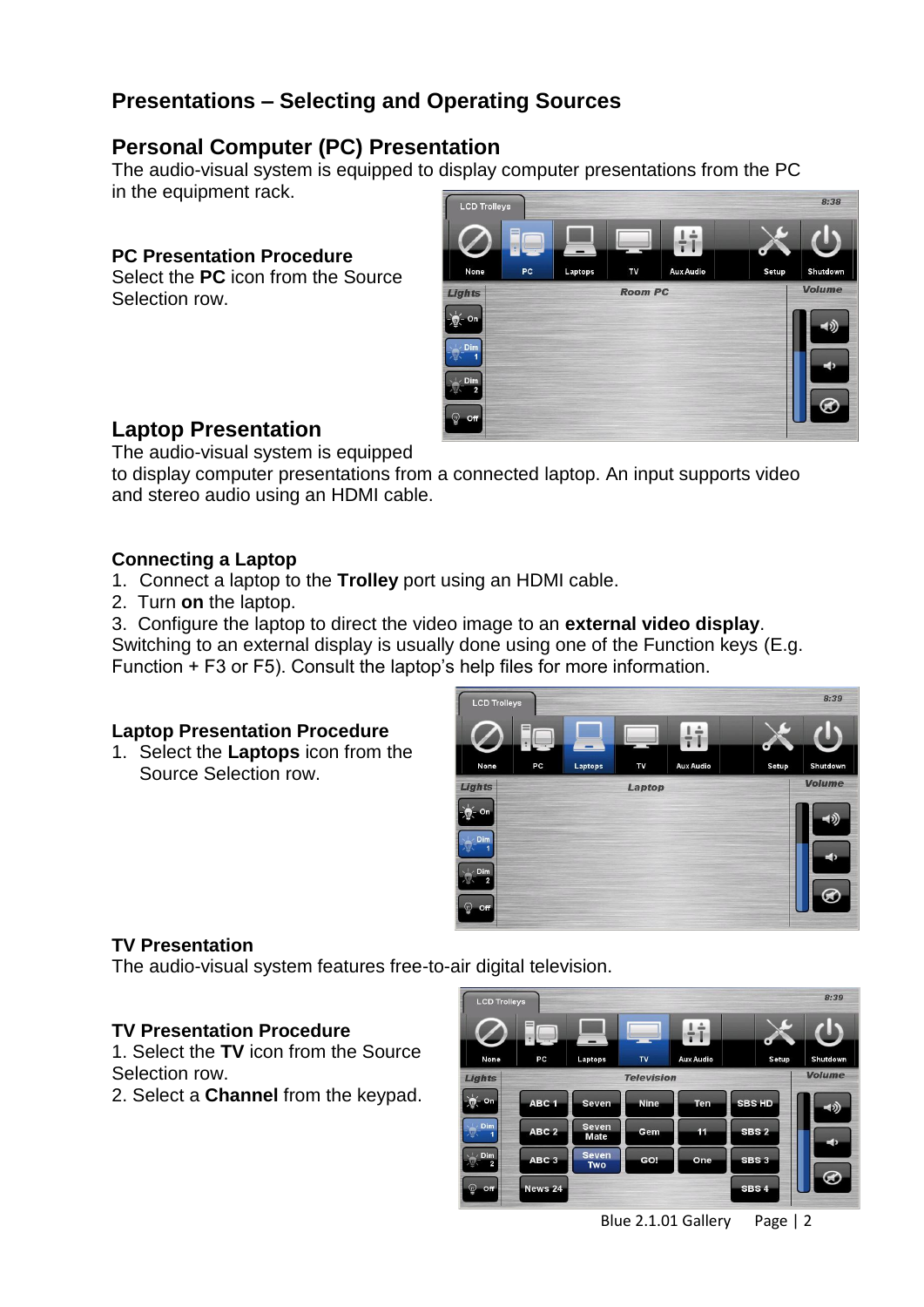#### **Auxiliary Audio Presentation**

The system offers a 3.5mm stereo audio input located in the equipment rack.

#### **Auxiliary Audio Presentation Procedure**

1. Connect an audio device to the 3.5mm stereo audio input.

2. Select the **Aux Audio** icon from the Source Selection row.



## **Setup**

#### **Linking**

The Setup page allows the user to control the volume level of the outdoor speakers when the Gallery is linked with the Ceremonial Area.

#### **Outdoor Speakers Setup Procedure**

- 1. Press the **Setup** icon.
- 2. Select the **Linking** icon.
- 3. Use the **volume** icons to adjust the outdoor speaker level.

4. Press the **Back** icon to exit the Setup page.



#### **Microphone Levels**

The Setup page allows the user to control the wireless microphone volume levels.

#### **Microphone Volume Setup Procedure**

- 1. Press the **Setup** icon.
- 2. Select the **Mic** Levels icon.

3. Use the **Mic** Control icons to adjust the wireless microphone volume level.

4. Press the **Back** icon to exit the Setup page.